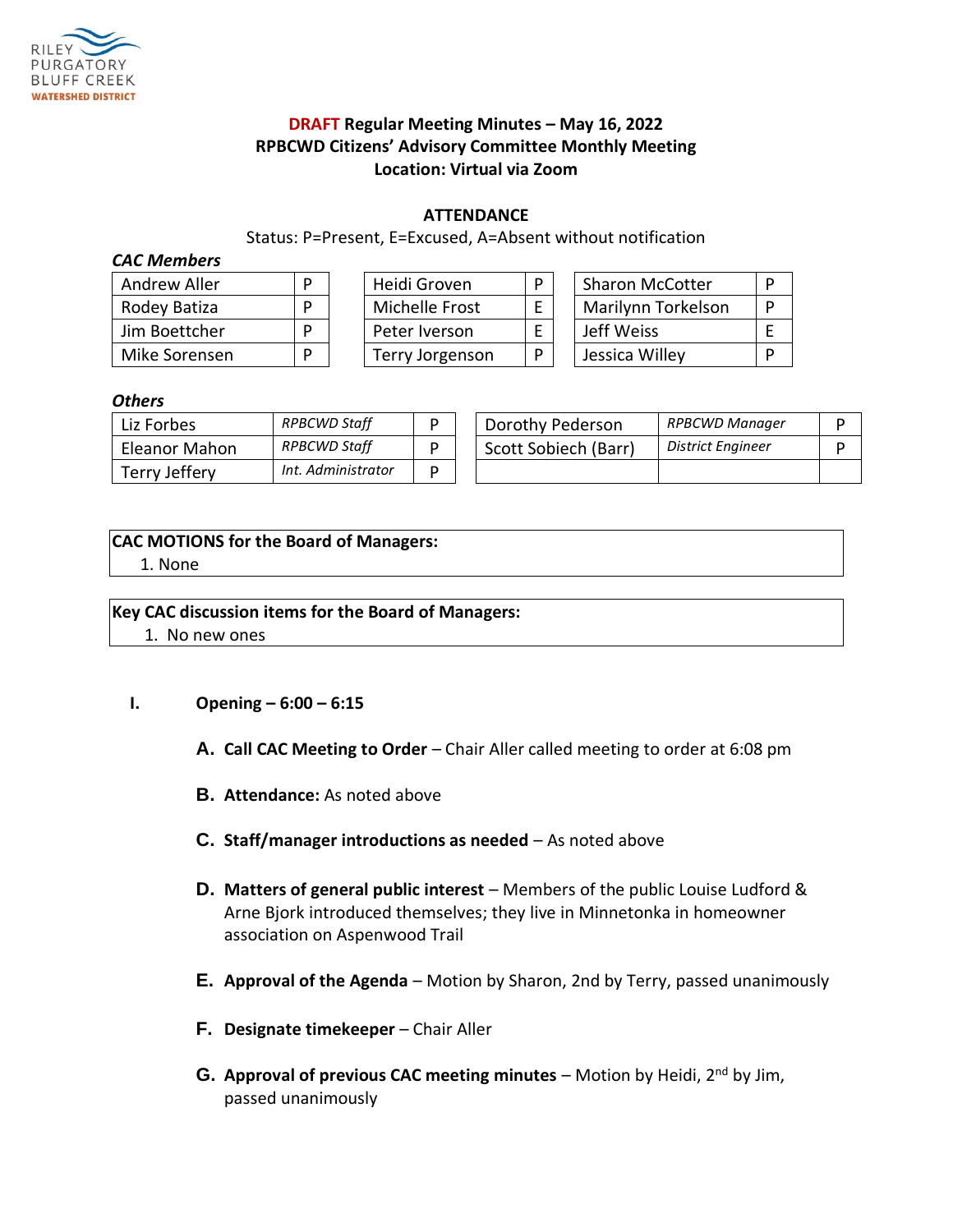

# **II. Board Meeting Recap and Discussion**

- **A.** Highlights: None no CAC member attended; Mgr Pederson & Admin Jeffery said no items related to CAC at board mtg. Sharon asked about open manager position; Admin Jeffery said county is accepting applications for two open positions (1 vacant) followed by interviews then special meeting/announcement.
- **B.** Response on CAC recommendation to the Board: No new
- **C.** New Advisory Topics from the Board: None
- **D.** CAC members were requested to sign up for future board meetings and reminded [using link](https://docs.google.com/spreadsheets/d/1OQxEIINonoR6M6y1os0QX6FPSLDq8XL1BeQIvEKiJ_E/edit#gid=718868060) for access is available.

#### **III. Program and Project Updates – 6:25 - 7:25**

- **A. Background Presentation on Advisory Topics from Board of Managers** none
- **B. Advisory Topics Recommendations for Board of Managers** none

### **C. District Project Updates**

- 1. Administrator Jeffery provided updates on the Pioneer Trail Wetland Restoration (mostly complete); Silver Lake water quality project (new contract); Rice Marsh Lake water quality project (in progress, Barr Engineering); Lake Susan Park Pond filtration system (working out issues with iron-enhanced sand filter system); Middle Riley Creek restoration at Bearpath Golf Course (largely complete); Upper Riley Creek (public hearing at Chanhassen), Upper Bluff Creek (done)
- 2. Governance manual review: CAC members interested in help with review should reach out to Admin Jeffery. Timeframe is mid-July for input, revisions by August, revision released Jan 1, 2023.
- 3. Lake & stream factsheets available on website and at RPBCWD office. Reach out to Liz with printed copy requests.
- 4. Mgr Pederson noted that shoreline erosion from wakeboarding is problematic in many lakes and Lakeshore residents have indicated they are looking at placing buoys to designate "no wakeboarding" areas. Admin Jeffery said the DNR/city is unlikely to approve due to effort needed to place/remove buoys.
- 5. Aquatic invasive plant management: Mitchell, Red Rock, Riley, and Susan may be treated this week. Lotus will be later.
- 6. Another presentation was offered by county/Joe Bischoff on shallow lakes. Lots of good info and CAC members are encouraged to watch recording (links emailed to CAC members).
- **D. Learning Presentation/Discussion Topic – 6:30 pm**